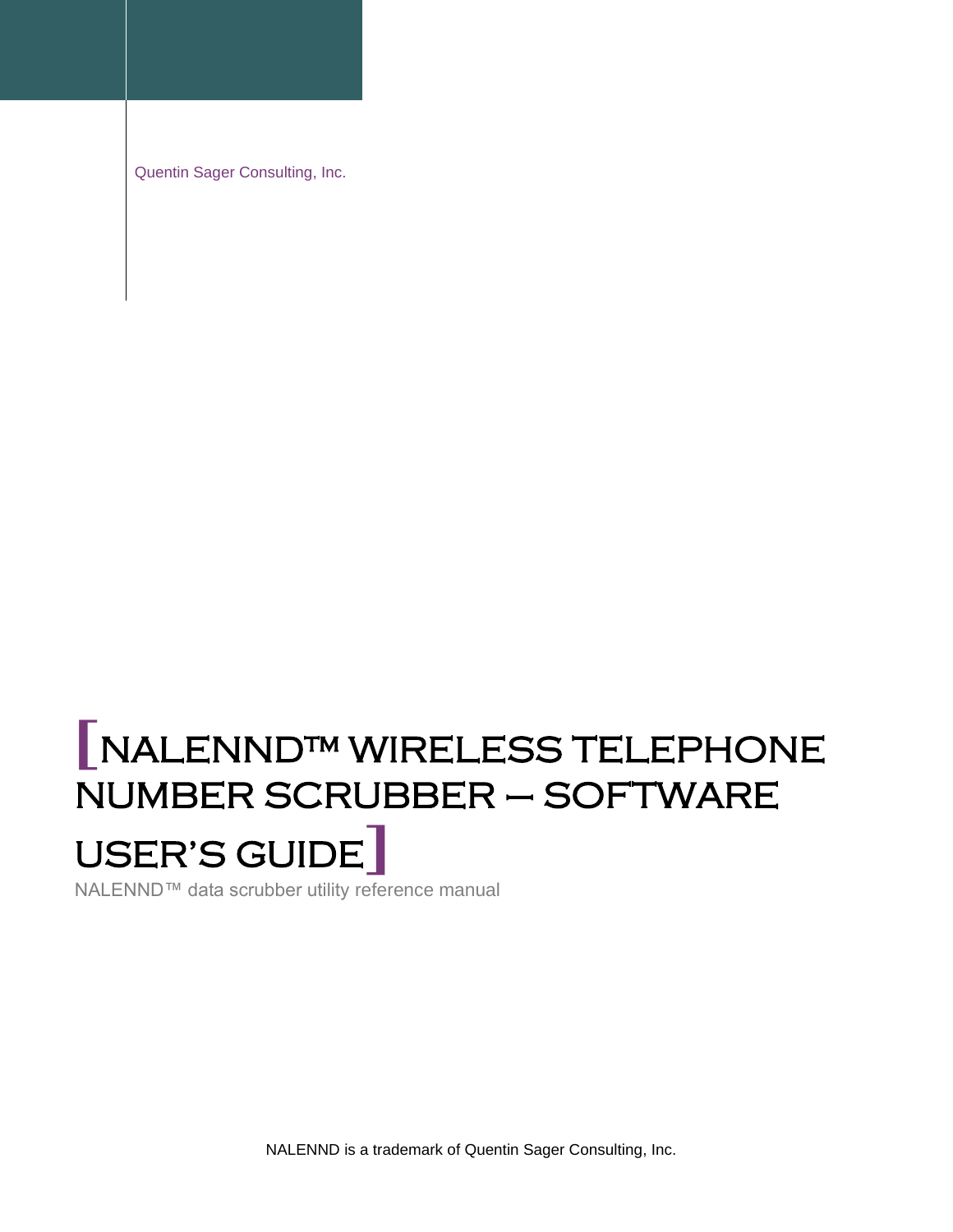This document contains the specifications for the NALENND™ Wireless Telephone Number Scrubber – Data Scrub Utility. These specifications are subject to change without notice. The data it describes is furnished under a license agreement, and may be used or copied only in accordance with the terms of the license agreement.

NALENND™ Wireless Telephone Number Scrubber – Data Scrub Utility Reference Manual Revised: January 10, 2020

# Published by: **Quentin Sager Consulting, Inc. 1589 South Wallace Point Crystal River, FL 34429**

Copyright © 2020 Quentin Sager Consulting, Inc. All rights reserved.

No part of this publication may be reproduced in any form, in an electronic retrieval system or otherwise, without the prior written permission of Quentin Sager Consulting, Inc.

### **Disclaimer and Limitation of Liability**

The information provided in this document is directed solely to users who have the appropriate degree of experience to understand and interpret its contents in accordance with generally accepted engineering, industry, or other professional standards and applicable regulations.

NO REPRESENTATION OR WARRANTY IS MADE THAT THE INFORMATION IS TECHNICALLY ACCURATE OR SUFFICIENT OR CONFORMS TO ANY STATUTE, GOVERNMENTAL RULE OR REGULATION, AND FURTHER NO REPRESENTATION OR WARRANTY IS MADE OF MERCHANTABILITY OR FITNESS FOR ANY PARTICULAR PURPOSE OR AGAINST INFRINGEMENT OF INTELLECTUAL PROPERTY RIGHTS. QUENTIN SAGER CONSULTING SHALL NOT BE LIABLE, BEYOND THE AMOUNT OF ANY SUM RECEIVED IN PAYMENT BY QUENTIN SAGER CONSULTING FOR THIS DOCUMENT, WITH RESPECT TO ANY CLAIM, AND IN NO EVENT SHALL QUENTIN SAGER CONSULTING BE LIABLE FOR LOST PROFITS OR OTHER INCIDENTAL OR CONSEQUENTIAL DAMAGES. QUENTIN SAGER CONSULTING EXPRESSLY ADVISES THAT ANY AND ALL USE OF OR RELIANCE UPON THE INFORMATION PROVIDED IN THIS DOCUMENT IS AT THE RISK OF THE USER.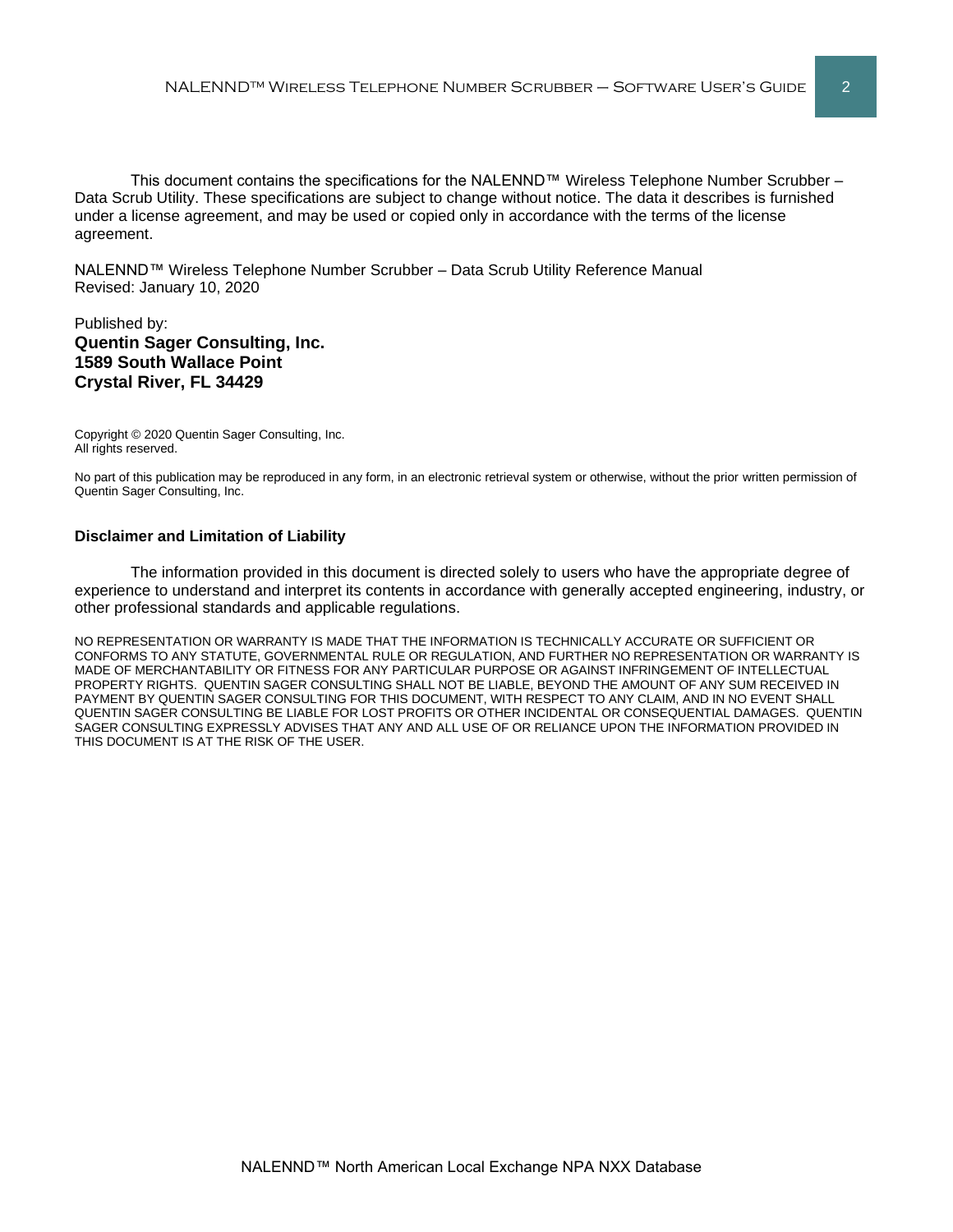# Introduction

The NALENND™ Wireless Telephone Number Scrubber utility is a software application program used to process United States and Canadian ten digit telephone numbers.

The utility can identify invalid and incomplete telephone numbers, current telephone exchanges and, identify whether a particular telephone exchange is wireless, pager, or landline at the 1,000 block level based on current North American carrier assignments.

The NALENND™ utility cannot identify individual ported telephone numbers. Ported number identification requires the independently licensed Neustar *Intermodal Ported Telephone Number* database product.

# General Requirements

The NALENND™ utility is a *Win32 Console application* and will execute under Windows XP, Windows Server 2003, Windows Server 2008, Windows Vista, Windows 7, Windows 8 and Windows 10. The utility requires approximately 71.8MB free disk space for the executable *nalennd\_wbi.exe* and the associated data file *nalennd\_wbi.dat*.

To install the utility, the downloaded file *nalennd\_wbi.zip* should be unzipped to a new or existing folder. Note the files *nalennd\_wbi.exe* and *nalennd\_wbi.dat* must always exist in the same folder for the utility to function correctly.



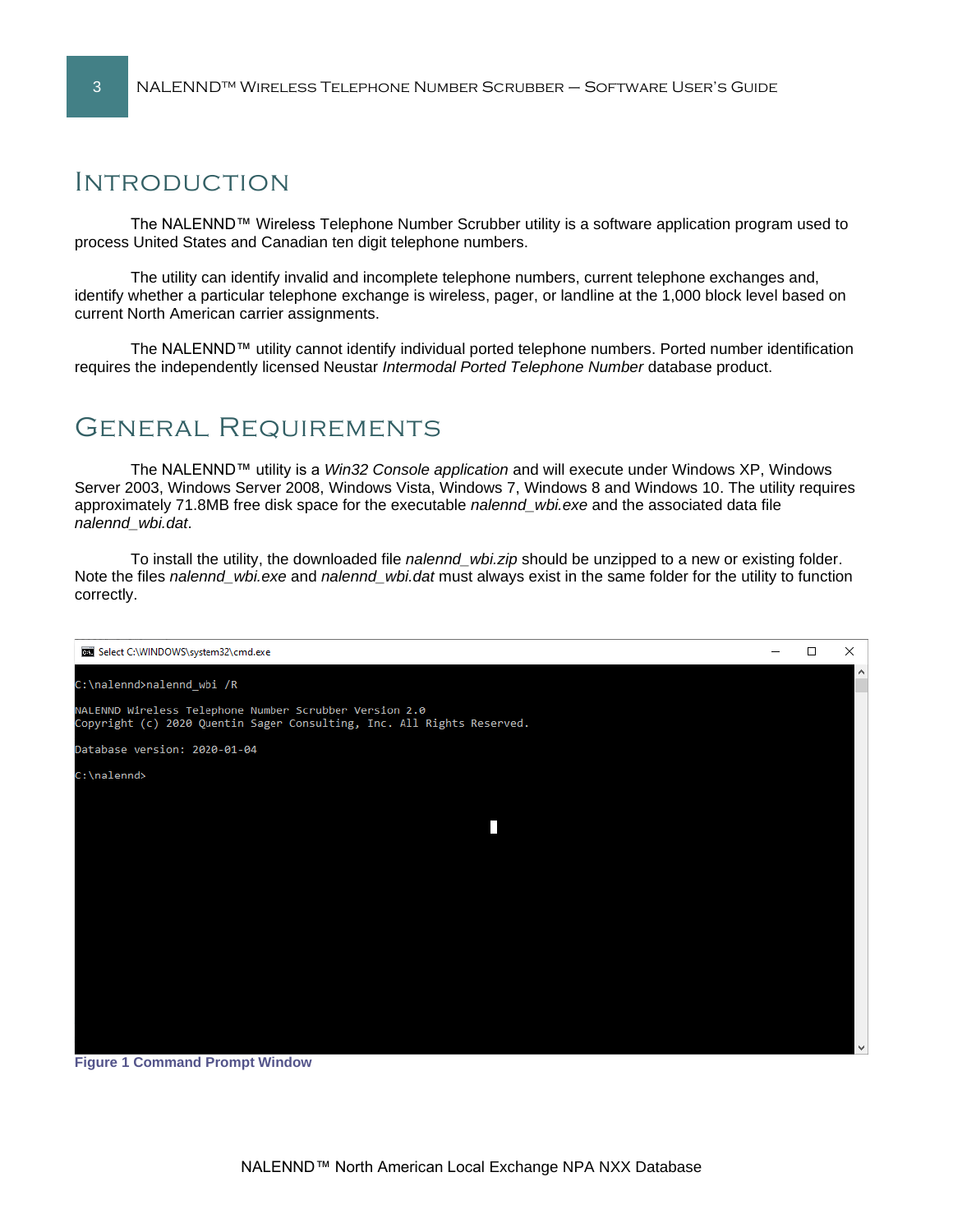# General Operation

The NALENND™ Wireless Telephone Number Scrubber application is a basic data scrubber utility and requires you to specify the following information through command options and parameters.

- 1) the name of the input file containing telephone numbers to be processed
- 2) which column in the input file contains the telephone numbers to be processed
- 3) what processing should be applied to the input file
- 4) what to do with the results

# Input File

You must supply the input file to be read. Virtually any file containing United States and/or Canadian telephone numbers can be processed. The utility expects the input file to be an ASCII text, comma-separated-value (CSV) or similar formatted data file with or without a header row. The utility can process an unlimited number of data rows, or records, and places no row or record limit on the input file.

The only requirements for the input file are (1) it is ASCII text with each field or column separated by a single delimiting character (2) the maximum length for any line (including delimiters) cannot be greater than 4,092 characters and (3) the file has one unique column containing the telephone numbers to process.

If a header row is present you should identify the column containing the telephone numbers by its *label* using the /C:*label* command line option. If the file does not contain a header row you must identify the column containing the telephone numbers by its zero based column number (counting left to right) using the /C:*number* command line option.

| cdr.csv - Notepad                                                                                                                                                                                                                                                                                                                                                                                                                                                                                                                                                                                                                                                                                                                                                                                                                                                                                                                                                                                                                                                                                                                                                                                                                                                                                                                                                                                                                                                                                                                                                                                                                                                                                                                                                                                                                                                                                                                                                                                                                                                                                                                 | $\mathbf{x}$<br>e |
|-----------------------------------------------------------------------------------------------------------------------------------------------------------------------------------------------------------------------------------------------------------------------------------------------------------------------------------------------------------------------------------------------------------------------------------------------------------------------------------------------------------------------------------------------------------------------------------------------------------------------------------------------------------------------------------------------------------------------------------------------------------------------------------------------------------------------------------------------------------------------------------------------------------------------------------------------------------------------------------------------------------------------------------------------------------------------------------------------------------------------------------------------------------------------------------------------------------------------------------------------------------------------------------------------------------------------------------------------------------------------------------------------------------------------------------------------------------------------------------------------------------------------------------------------------------------------------------------------------------------------------------------------------------------------------------------------------------------------------------------------------------------------------------------------------------------------------------------------------------------------------------------------------------------------------------------------------------------------------------------------------------------------------------------------------------------------------------------------------------------------------------|-------------------|
| File Edit Format View Help                                                                                                                                                                                                                                                                                                                                                                                                                                                                                                                                                                                                                                                                                                                                                                                                                                                                                                                                                                                                                                                                                                                                                                                                                                                                                                                                                                                                                                                                                                                                                                                                                                                                                                                                                                                                                                                                                                                                                                                                                                                                                                        |                   |
| ,,, Time ,Destination,Calling Number ,Account Id ,Called Number,<br>8/10/07 22:58.US NEBRASKA.13089627932.2050100003.13086978400.23.0.4.0.4.0.5<br>8/10/07 22:58, US S.CAROLINA, 18034616600, 2050100003, 18034384698, 24, 0.4, 0.6<br>8/10/07 22:58, US CALIFORNIA, 15595794386, 2050100003, 115596512658, 11, 0.2, 0.3, 0.5<br>1,1,1,1,2552267,155,1,1,1(1)3/10/07 22:58,10000,10417552267 8710/07 8<br>8/10/07 22:57.US MINNESOTA.12183339111.2050100003.12189988000.125.2.1.2.1.2.1 <br>8/10/07 22:57.05 NEBRASKA.13083706000.2050100003.13086978400.5.0.1.0.3.0.5<br>8,0.1,0.3,0.5.0.13192959420,2050100003,13194540052,9,0.2,0.3,0.5/<br>9.4.9.4.9.4.9.4.0.12/07 22:57,US MINNESOTA.17635664812.2050100003.15072753535.564.<br>10.1,10.1,10.1,10.1,10.1 ,10.7 3089954574,602,10.1 ,10.1 \$5898784584,13087844933,205010003,130899545<br>8.1.3.3.3.3.3 [3.3.4] 8/10/07 22:57,05 20MHzGOTA,19528538586,2050100003,12186856579,194,3.3,3.3<br>8/10/07 22:57.US MINNESOTA.12186855303.2050100003.12189988581.49.0.9.0.9.0.9 [<br>8,0.5,0.5,0.5,0.5,0.5,0.5 12189482642,26,0.5,0.5 1218/10/07 22:57,05 MINNESOTA,12182516018,205010000<br>8/10/07 22:56,US MASSACHUSETTS,18572048425,2050100003,12050100009,33,0.6,0.6,0.6 <br>8/10/07 22:56.US NEBRASKA.13089626992.2050100003.13086978400.13.0.3.0.3.0.5<br>0.4.0.5.12183348385,22.0.4.0.5.إ 8/10/07 22:56,US MINNESOTA.12189352701.2050100003<br>8.1.5.1.5.4.5 .4.5 .4.5 .268,4287694 .12188648426 .2050100003 .12187694 .18 .268 .4.5 .4.5 .4<br>1,0.3,0.5.0.1.0.3,0.5/P0526,13604460526,3,0.1.0.3,0.5/P052502,12605200,205.2050.0<br>8,0,8,0.8,0.8,0.8,0.8,0.8 17122339425,2050100003,17124286272,48,0.8,0.8,0.8<br>8/10/07 22:56.US NEBRASKA.13089627932.2050100003.13086978400.30.0.5.0.5.0.5 [<br>0.7.0.7.0.7 0.7.0.7 13086974526,39.0.7 10.7 18/10/07 22:55.US NEBRASKA.13083403700.205010003.13086974<br>18/10/07 22:54.∪S IOWA.17124768040.2050100003.17127534592.23.0.4.0.4.0.5<br>13.1.13.1.13.1.13.1.13.1.3.1.[13.1.13.1] 8/10/07 22:54.18AMA.12563357586.2050100003.12050100022<br>8/10/07 22:54.US MINNESOTA.13207628151.2050100003.13205242529.65.1.1.1.1.1.1.1 |                   |
|                                                                                                                                                                                                                                                                                                                                                                                                                                                                                                                                                                                                                                                                                                                                                                                                                                                                                                                                                                                                                                                                                                                                                                                                                                                                                                                                                                                                                                                                                                                                                                                                                                                                                                                                                                                                                                                                                                                                                                                                                                                                                                                                   |                   |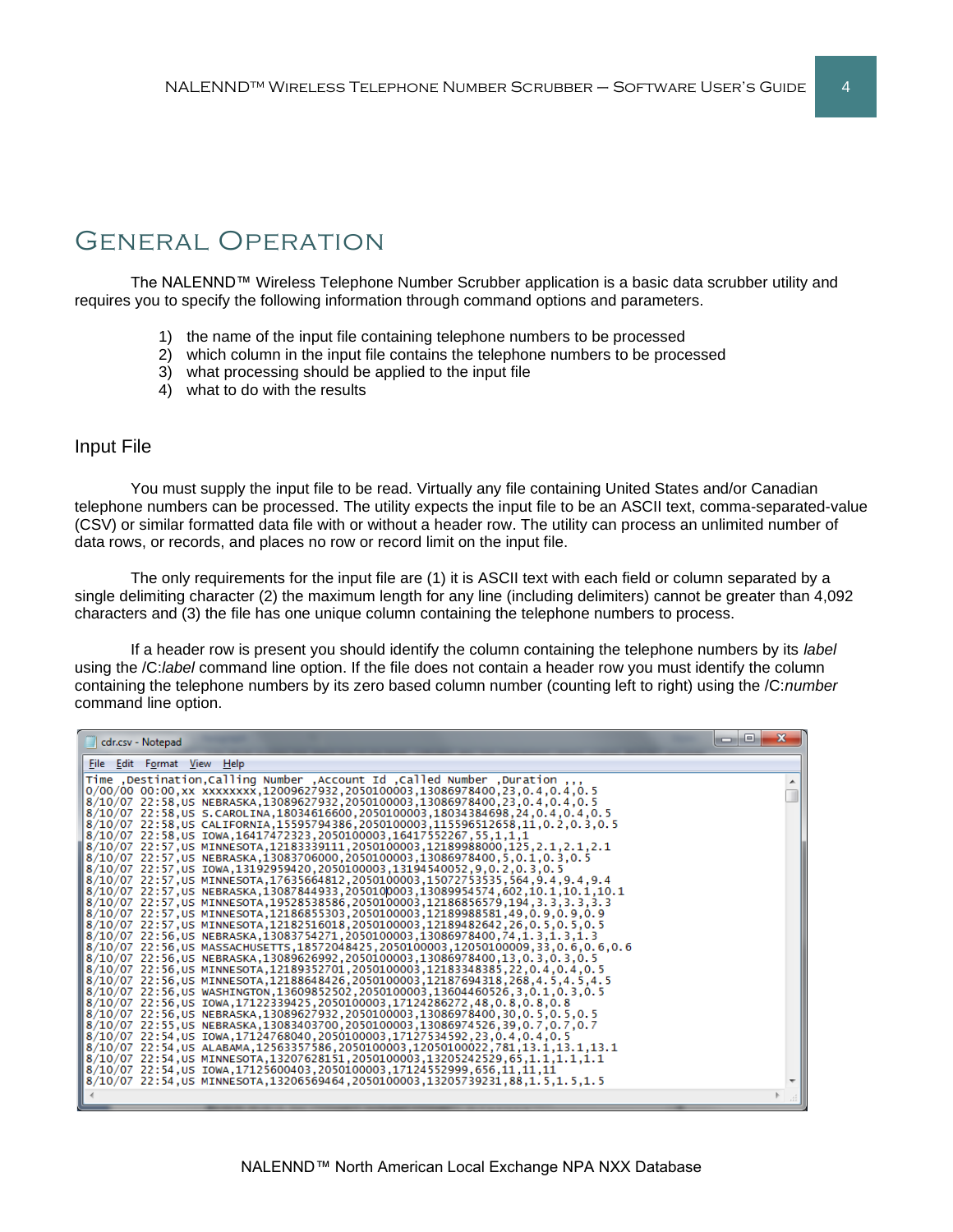#### **Figure 2 Sample input file with header row**

## Telephone Number Format

There are no particular format requirements for the input telephone numbers. The utility can process any United States or Canadian telephone numbers in virtually any format.

#### **Example:**

```
+1 (555) 555-1234 1.555.555.1234 555 555-1234 (555) 555 1234
```
### Output File

The utility uses the input file to produce its output file without modifying the original data. Depending on the command line options, the input file is read, the telephone number type is identified and the original line is written to the output file with the telephone number type appended. Optionally the input file is read and only those records for a particular telephone number type (*wireless, landline*) are written to the output file.

By default the utility writes the original line to the output file without modification (the single exception is appending the telephone number type when the /A command line option is used). This behavior can be changed to output the original telephone number only by using the /N command line option.

### Command Line Options

Command line options are used to control the input, processing, and output of the utility. Each command line option must be preceded by either a single hyphen '-' or a single forward slash '/' character with no space between it and the option. Multiple command line options must be separated by one or more space characters, when an option or its parameter contains a space character it should be enclosed using double quotation marks.

The utility's command line options may be specified in upper or lower case, option parameters are separated from the option with a single colon ':' character.

| <b>Option</b> | <b>Parameter</b> | <b>Meaning</b>                                                                                                                                                                                                                                                                                                                                                                                                      |
|---------------|------------------|---------------------------------------------------------------------------------------------------------------------------------------------------------------------------------------------------------------------------------------------------------------------------------------------------------------------------------------------------------------------------------------------------------------------|
| $\mathbf{I}$  | input filename   | Name of the file to be processed.                                                                                                                                                                                                                                                                                                                                                                                   |
| /D            | delimiter        | Field delimiter used to separate field (column) values in the input source file. The<br>default value used is a comma. If the source file uses a different value, such as a<br>colon, semicolon, or similar value you will need to specify its literal value via this<br>parameter. If the input file uses a tab or space character as its delimiter you<br>must use the keyword TAB or SPACE to specify the value. |
| /C            | label or index   | If the input source file has a <i>header row</i> this parameter specifies the name or<br>column label of the column containing the telephone number to check.<br>If the input file does not have a header row this parameter specifies the zero<br>based column number (counting left to right) of the column containing the<br>telephone number to check.                                                          |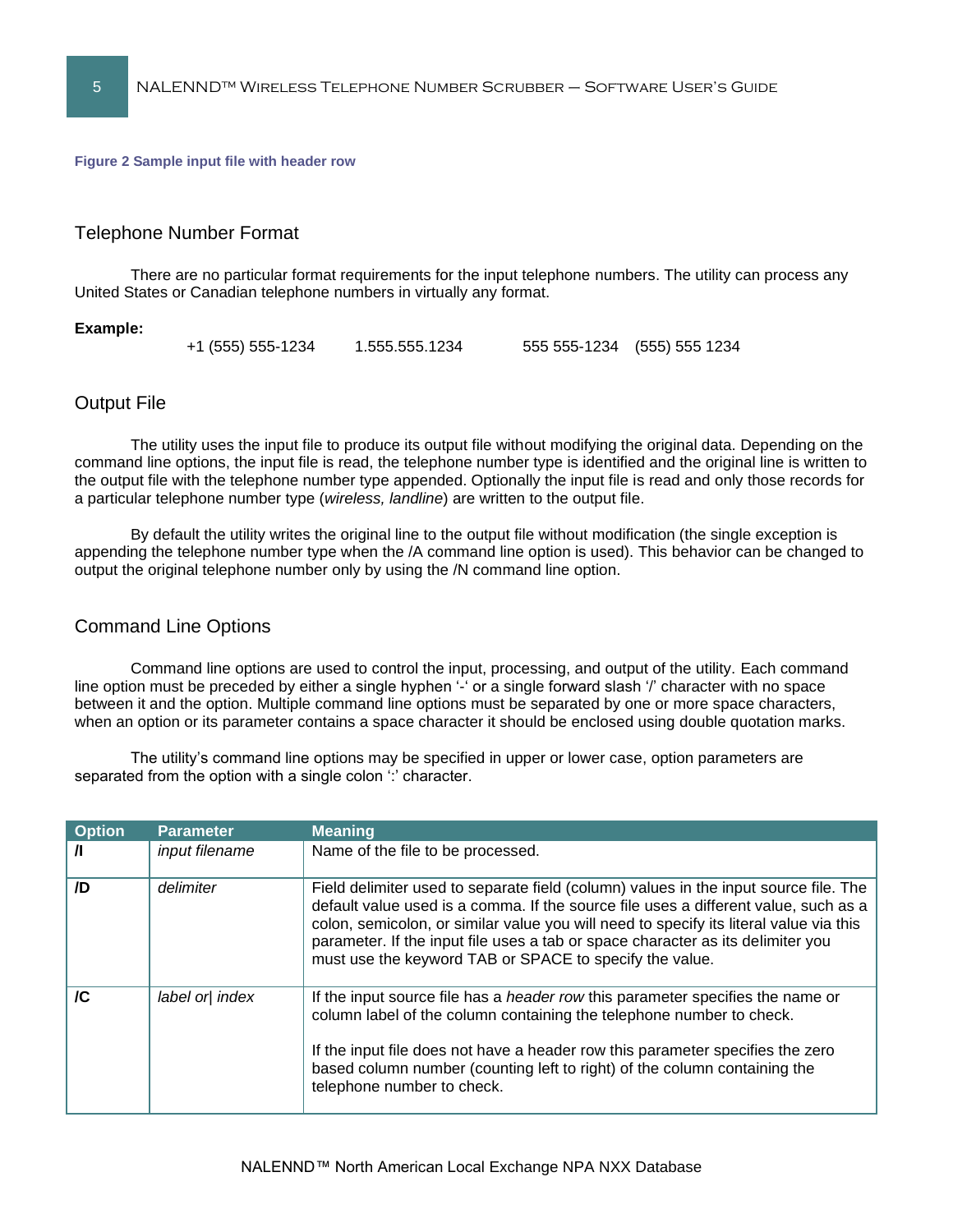| /N       |                 | Output the telephone number only from the input record. If this option is not<br>specified the default mode is to output the entire input record.                                                                                                                                                                            |
|----------|-----------------|------------------------------------------------------------------------------------------------------------------------------------------------------------------------------------------------------------------------------------------------------------------------------------------------------------------------------|
| /A       | output filename | Output all records from the input file and append the telephone number type to<br>each record. Output filename is optional, if not specified output is sent to the<br>standard console. Appended line type values are:<br>$C$ – cellular/wireless<br>$L$ – landline<br>$V - \nu$ oip                                         |
| 儿        | output filename | Output all records with landline or fixed line telephone numbers from the input<br>file. Output filename is optional, if not specified all output is written to the<br>standard console.                                                                                                                                     |
| W        | output filename | Output all records with wireless (cellular, GSM, pager, etc.) telephone numbers<br>from the input file. Output filename is optional, if not specified all output is written<br>to the standard console.                                                                                                                      |
| <b>N</b> | output filename | Output all records with voice over IP (VoIP) telephone numbers from the input<br>file. Output filename is optional, if not specified all output is written to the<br>standard console.                                                                                                                                       |
| /S       | filename        | Specify a secondary output file where all records referring to well formatted<br>telephone numbers that refer to invalid, obsolete, or disconnected telephone<br>exchanges will be written.<br>By default these records are discarded, this option provides a method to<br>preserve these records for further investigation. |
| /R       |                 | Display the release date of the telephone number block identifier data used by<br>the application.                                                                                                                                                                                                                           |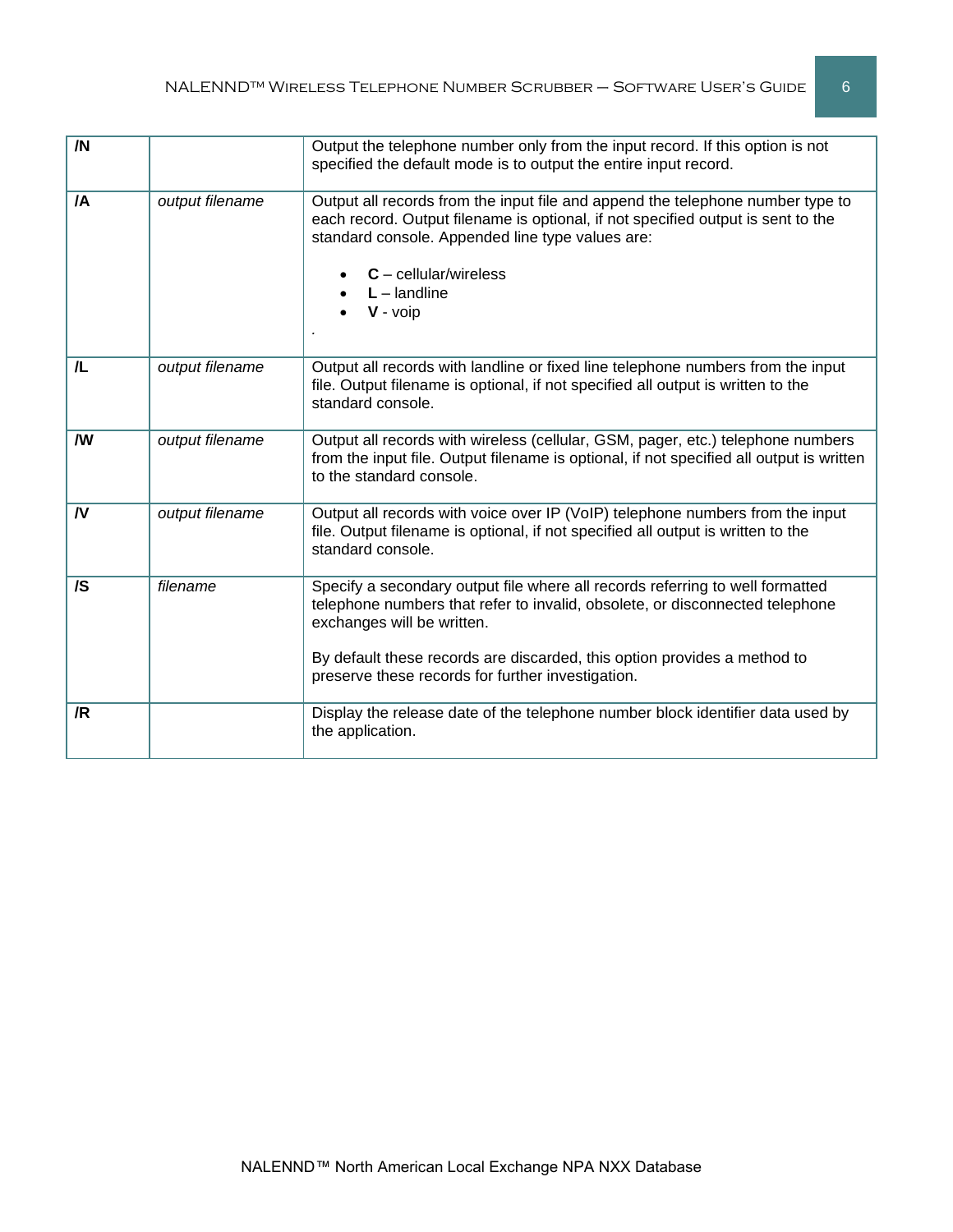# Common Tasks and Examples

Example:

Remove all records containing wireless and pager telephone numbers from the input file named *data.csv* and write the original records containing landline telephone numbers to the output file *landline.csv*. The input file has a header row and is comma delimited, telephone numbers are stored in the column labeled *"Telephone Number"*.

nalennd\_wbi /i:data.csv /c:"Telephone Number" /l:landline.csv

By default the utility writes all output to the console device (*i.e. screen*) therefore we can achieve the same result by not specifying the output file via a command line option and instead redirect or *pipe* the program output to the file *landline.csv*.

nalennd wbi /i:data.csv /c:"Telephone Number" /l > landline.csv

## Example:

Scrub the input file named *data.csv,* append telephone number type to the original records and write the results to the output file *phonedata.csv*. Additionally write all records containing telephone numbers referring to disconnected telephone exchanges to the secondary output file *disconnected.csv*. The input file has a header row and is comma delimited, telephone numbers are stored in the column labeled *"Telephone Number"*.

nalennd wbi /i:data.csv /c:"Telephone Number" /a:phonedata.csv /s:disconnected.csv

### Example:

Identify telephone number type for individual telephone numbers. When verifying individual telephone numbers the utility will discard all command line options except the immediate telephone number.

```
nalennd_wbi 2012019999
```
# Example:

Extract all wireless and pager telephone numbers from the input file named *data.csv* writing just the telephone numbers to the output file *wireless.csv*. The input file has a header row and is comma delimited, telephone numbers are stored in the column labeled *"Telephone Number"*.

nalennd\_wbi /i:data.csv /c:"Telephone Number" /n /w:wireless.csv